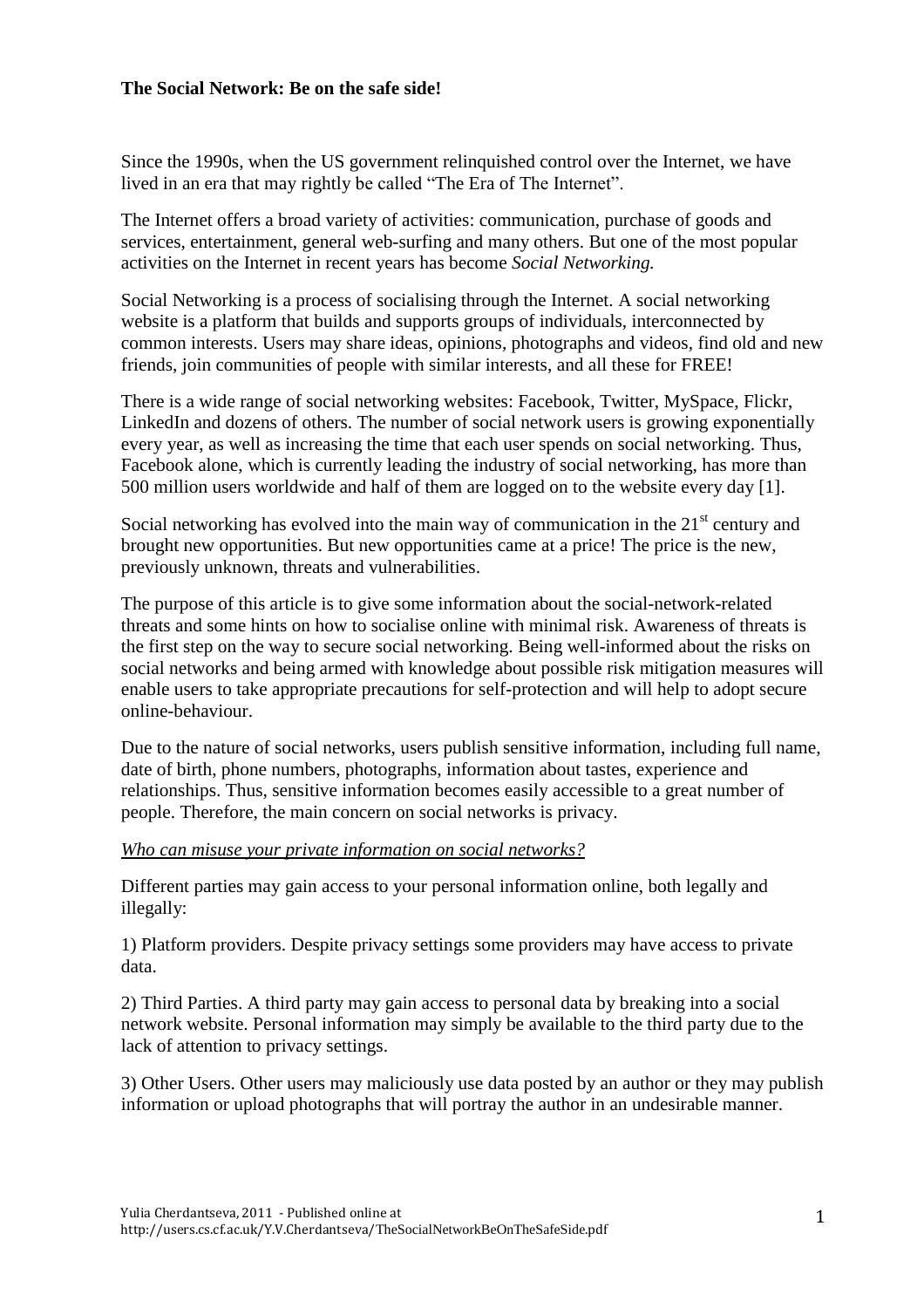# *Identity Theft*

Identity theft is one of the most important threats on social networks. Identity theft is the use of victim's private information by a criminal in order to conduct certain actions on the victim's behalf (open bank accounts; get credit cards, loans, state benefits and documents such as passports and driving licenses; post offensive and false information). A malicious user (misuser) may steal an identity through the theft of login credentials or a mobile device that has been used to access a network. Identity theft may lead to financial losses and reputation damage. Below are some recent examples of identity theft on social networks.

In Spain in 2009, multiple identity theft happened, aimed at celebrities. Well-known people found profiles opened in their name on a social networking website with comments and opinions affecting their reputation [2].

In Greece in 2009, a man created a fake profile of his ex-girl-friend with nude photographs. The woman reported the misuse and the fake profile was removed [2].

In the UK, a businessman found a fake profile created in his name on Facebook. The profile contained false information about the victim's sexual orientation and political views. The businessman took the case to the High Court where the malicious user was ordered to pay damages [2].

## *Data misuse*

Some active users of social networks have their profiles publicly accessible. Other users accept unknown people to be their friend on social networks, so they expose information of varying degrees of sensitivity to strangers. All sensitive information may be misused for identity theft, phishing emails or malicious software particularly targeted at the profile owner.

As a user of online social networks, you may get a phishing email that contains a lot of personal information. The misuser may pretend to be an acquaintance from last years holiday, discuss the resort and the hotel you stayed at. Later the misuser may send you an email asking for financial help as he/she is in a difficult situation; for example, alone in a foreign country with no money as the purse and credit cards are stolen.

You may get phishing emails from a fake social network provider, asking to reset your password or reveal some sensitive information. The above are only the most standard examples of data misuse. Misusers are very creative and regularly change patterns.

A user may be confronted unexpectedly, for example at the job interview, with information that he/she has published in the public domain. A future employer may look through a user's profile and photographs on the social network. Seeing a job candidate's binge drinking photographs or rude and offensive comments on a wall will hardly improve chances of the employment.

# *Other people and Organisations*

Everyone must be aware of how his/her comments and photographs portray organisations and people involved.

In 2008, Virgin Atlantic airlines dismissed 13 employees for posting negative comments about the company's customers on Facebook [2].

Yulia Cherdantseva, 2011 - Published online at In May 2009, an Italian nurse published on her Facebook profile photographs taken at her workplace in an intensive care unit. On some photographs, patients were visible. An investigation was conducted to establish privacy violations. Another Italian nurse published a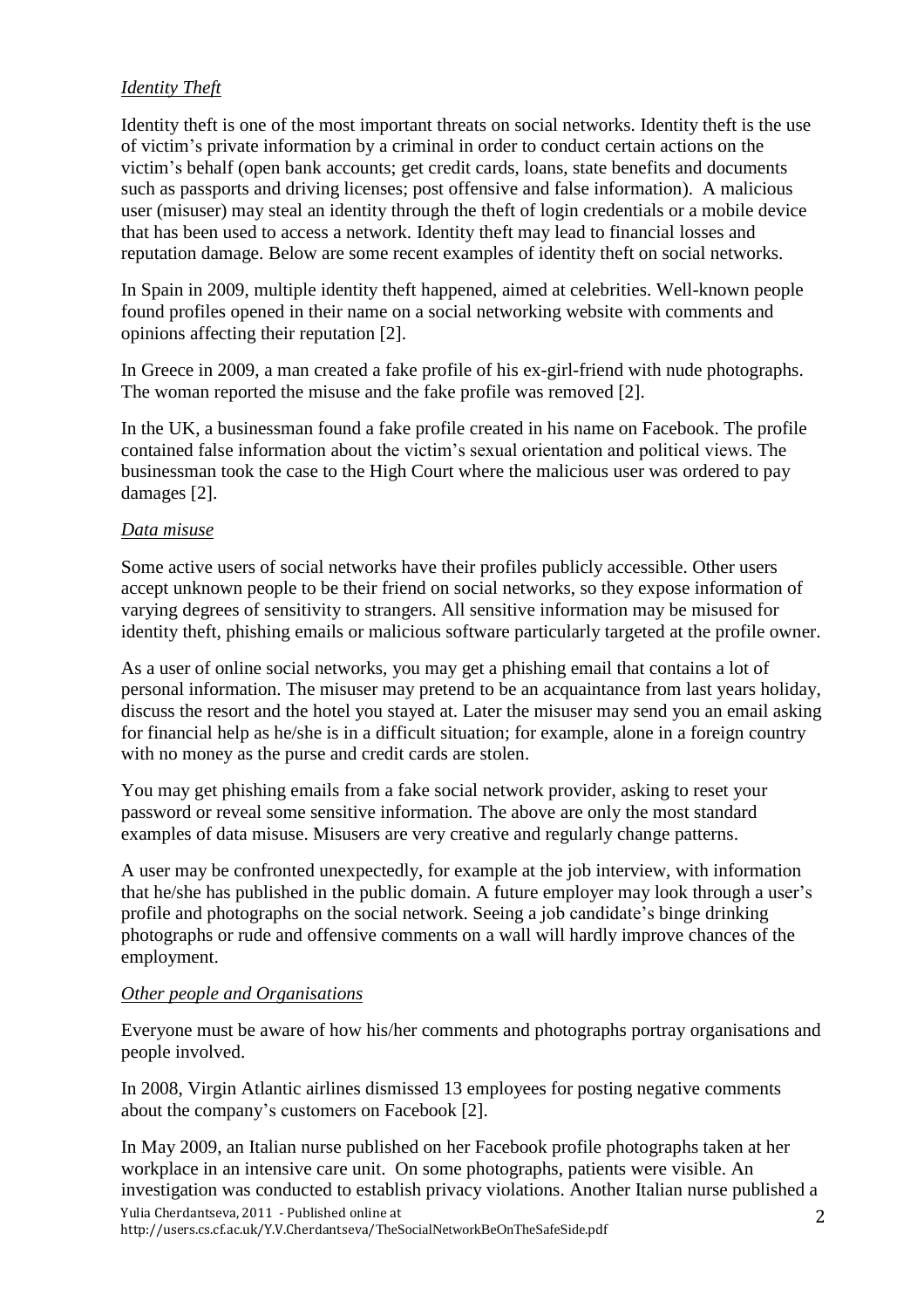photograph of a drunken patient and posted some offensive comments. The nurse was suspended.

## *Mobile devices*

Social networking is rapidly getting mobile. More than 200 million active users are currently accessing Facebook through mobile devices. These users are twice as active on Facebook as non-mobile users [1]. Most mobile devices are used to store sensitive personal information, e.g. photographs and videos. Therefore, the loss of mobile device may lead to a sensitive information leakage and to far-reaching consequences, including serious financial and reputation damage.

## *Legislation*

There are various legal documents that regulate different aspects of private information protection.

European Convention on Human Rights

 <http://conventions.coe.int/treaty/en/Treaties/Html/005.htm> Declares and protects Human Rights and Freedoms in Europe.

# Defamation Act 1996

<http://www.legislation.gov.uk/ukpga/1996/31/contents> Regulates issues related to defamation or malicious falsehood.

### *Data Protection Act 1998*

<http://www.legislation.gov.uk/ukpga/1998/29/contents> Regulates the processing of information relating to individuals, including obtaining, holding, use or disclosure of such information.

#### *Human Rights Act 1998*

<http://www.legislation.gov.uk/ukpga/1998/42/contents> Regulates rights of privacy, as a part of an individual's private and family life. In 2002, Naomi Campbell sued a newspaper in the High Court for publishing her private photographs. Campbell received damages of £3,500, on the grounds of violation of the Human Rights Act and the Data Protection Act.

#### *10 Basic Privacy and Security Rules on the Social Networks*

- 1) Use all available technical tools to protect your privacy on a social network. Be familiar with the social network privacy rules and use privacy settings knowledgeably (information about privacy settings on Facebook: [http://www.facebook.com/privacy/explanation.php\)](http://www.facebook.com/privacy/explanation.php). Reset you password regularly.
- 2) Do not reveal to strangers any sensitive information such as full name, date of birth, address, phone number, mother's maiden name, etc.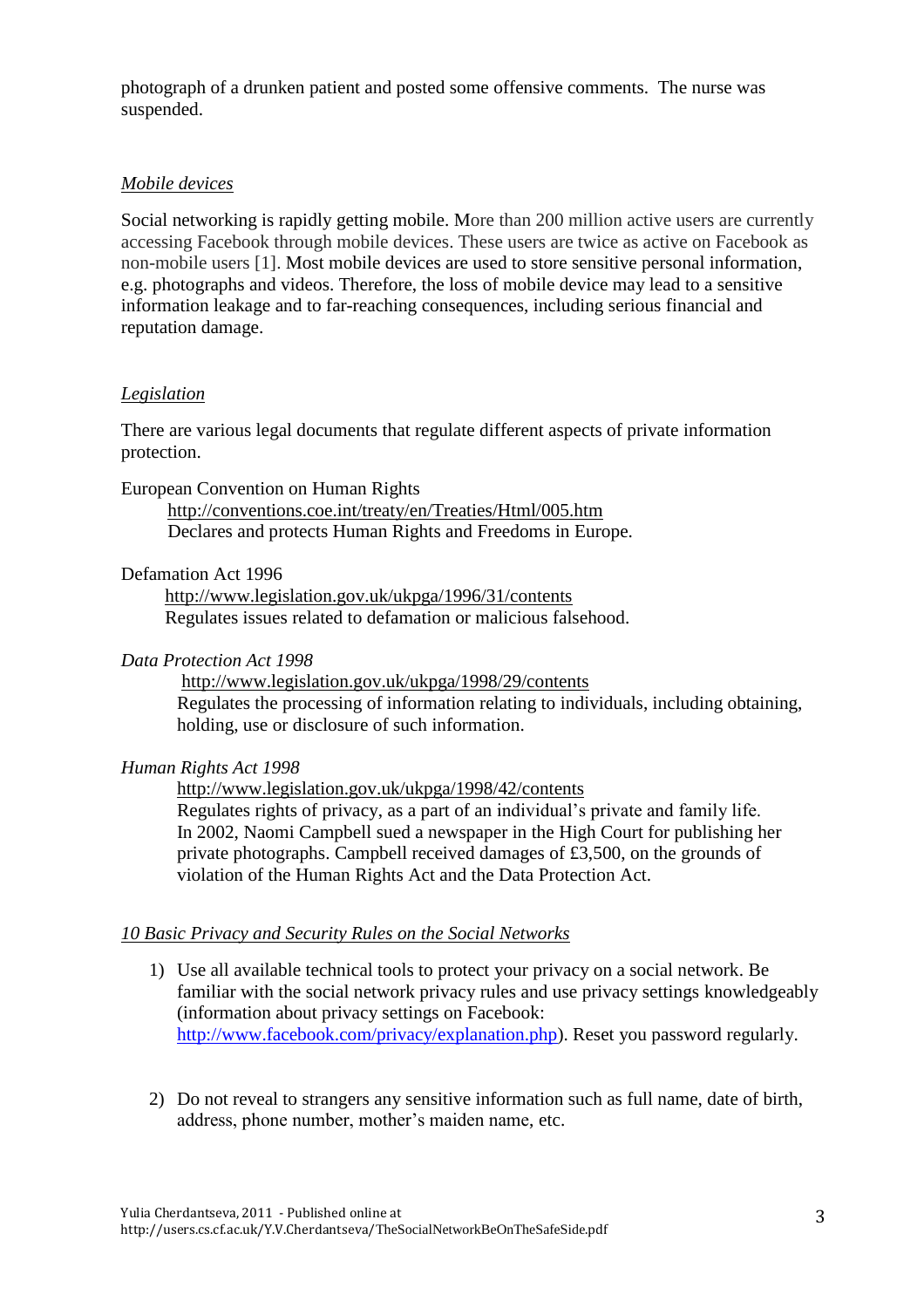- 3) Be careful with the information you are posting about yourself (comments, photos, videos). Consider how this information portrays you, as you may be faced with it in the future.
- 4) Choose your friends. Accepting someone as a friend will lead to revealing sensitive information. You are not obliged to accept anyone as a friend. You may refuse or ignore the request from an unknown user.
- 5) Do not post offensive comments about other people. Do not post photographs and videos of other people without their consent.
- 6) Be aware of the social network-related policies within your organisation. Make sure that photographs taken at your work place do not affect the organisation's confidentiality and do not break security rules.
- 7) Protect mobile devices that you use to access social networks and store sensitive information. Do not leave them unattended. Do not save sensitive information on them without a good reason. Use security features on mobile devices.
- 8) Be careful when accessing a social network through public-access locations. Do not access social networks from non-trusted locations. Do not ever save your credentials on public computers.
- 9) Be aware of phishing emails. Remember, website provider would not ever request you to send sensitive information by email. Never follow links in an email - log on to a networking website by typing a URL.
- 10)Be familiar with the legislation. You may seek protection and compensation if you became a victim of a privacy violation.

None of the rules on their own could provide complete security to personal information. For example, privacy settings on a social network may give a user a sense of security. But if, at the same time, the user ignores other rules and, for example, accepts strangers as friends and saves login credentials on the public computers, then the sense of security is false. Only consistent compliance with all rules will help to avoid most of the threats on social networks.

The main advice for secure social networking is to be thoughtful about the actions you undertake online and use social networks in an intelligent manner. Remember that any social network is a public place.

Make sure that your family and friends are aware of the threats on social networks. Protect your close ones by making them aware.

The idea of information sharing is a cornerstone of Social Networking, but this great idea may be easily misused. It is a task for everyone to find an individual balance of active socialisation